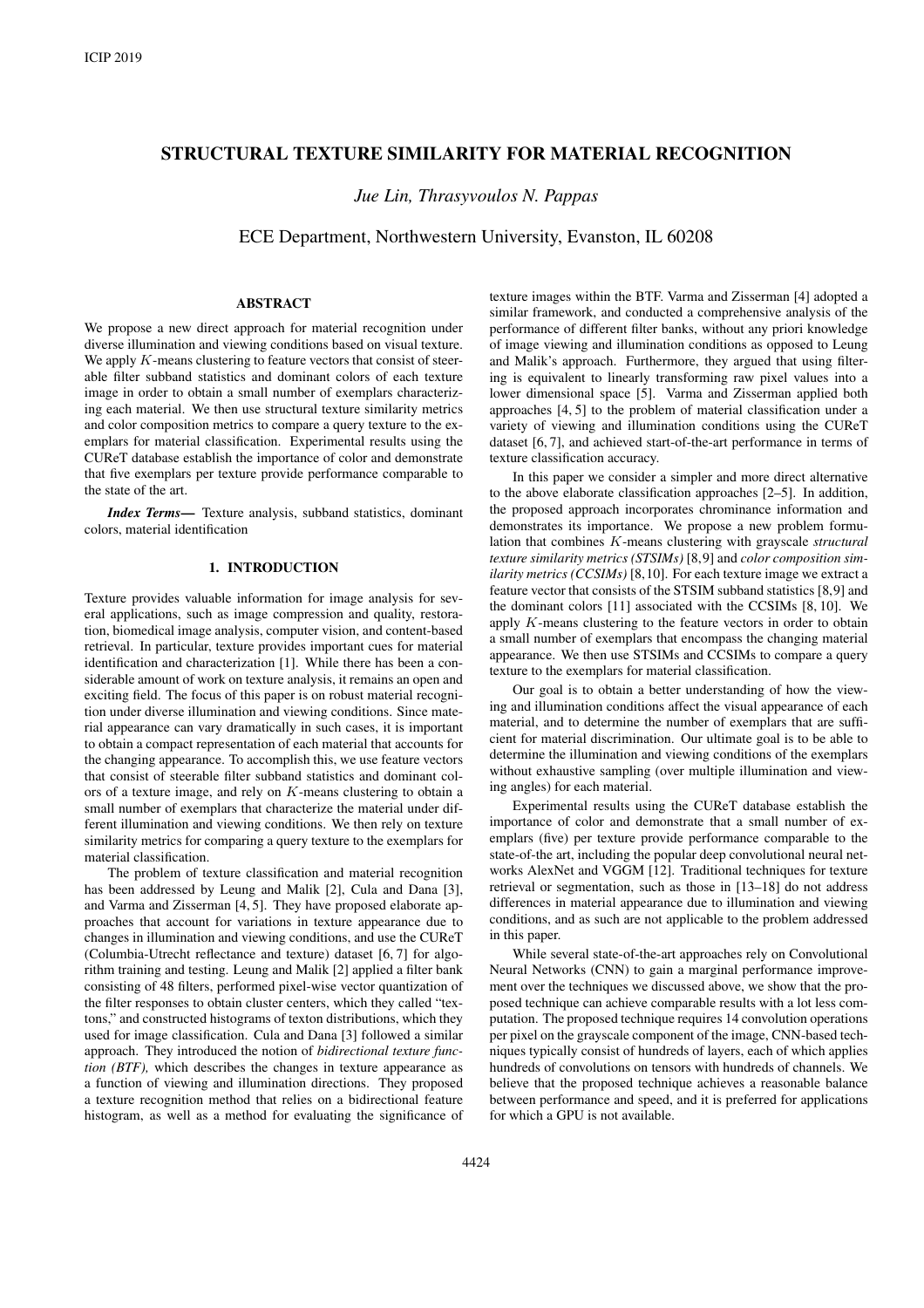

Fig. 1. Steerable filter decomposition with 3 scales, 4 orientations

This paper is organized as follows: In Section 2, we review STSIMs. Section 3 discusses our proposed approach. Experimental results are presented in Section 4 and the conclusions are summarized in Section 5.

#### 2. REVIEW OF TEXTURE SIMILARITY METRICS

In this section we review texture similarity metrics proposed by Zujovic *et al.* [8–10]. These metrics account for the stochastic nature of textures and human perception. The key idea is to replace point-bypoint comparisons with comparisons of region statistics computed within each texture. Zujovic *et al.* [8, 10] argued that developing separate metrics for the grayscale component of a texture and its color composition leads to more effective metrics. A comprehensive review of other texture similarity metrics can be found in [9].

#### 2.1. Grayscale Structural Texture Similarity Metrics

The grayscale STSIM metrics [9] consist of a Steerable Filter Decomposition (SFD) [19], a set of subband statistics, formulas for comparing such statistics, and pooling across space and frequency to obtain an objective measure of the similarity of a pair of textures. In the experiments of Section 4 we will assume that the SFD consists of three scales and four orientations for a total of 14 subbands  $(4 \times 3 + LP + HP)$ , as shown in Figure 1. The STSIM-2 metric [9] uses the following statistics, which we will adopt for the clustering we present in Section 3:

$$
\mathbf{means} : \mu_{\mathbf{x}}^m = \mathbb{E}\{x^m(i,j)\}\tag{1}
$$

variances: 
$$
(\sigma_{\mathbf{x}}^{m})^2 = \mathbb{E}\{ [x^{m}(i,j) - \mu_{\mathbf{x}}^{m}]^2 \}
$$

horizontal and vertical autocorrelation coefficients:

$$
\rho_{\mathbf{x}}^{m}(0,1) = \frac{\mathbb{E}\{ [x^{m}(i,j) - \mu_{\mathbf{x}}^{m}][x^{m}(i,j+1) - \mu_{\mathbf{x}}^{m}] \}}{(\sigma_{\mathbf{x}}^{m})^{2}}
$$
(3)

$$
\rho_{\mathbf{x}}^{m}(1,0) = \frac{\mathbb{E}\{ [x^{m}(i,j) - \mu_{\mathbf{x}}^{m}][x^{m}(i+1,j) - \mu_{\mathbf{x}}^{m}] \}}{(\sigma_{\mathbf{x}}^{m})^{2}}
$$
(4)

crossband correlation coefficients:

$$
\rho_{\mathbf{x}}^{m,n}(0,0) = \frac{\mathbb{E}\{ [x^m(i,j) - \mu_{\mathbf{x}}^m] [x^n(i,j) - \mu_{\mathbf{x}}^m] \}}{\sigma_{\mathbf{x}}^m \sigma_{\mathbf{x}}^n}
$$
(5)

where **x** denotes a specific texture image,  $\mathbf{x}^m$  and  $\mathbf{x}^n$  are its  $m^{\text{th}}$  and  $n^{\text{th}}$  subbands, and  $\mathbb{E}\left\{x^m(i,j)\right\}$  is the empirical average of  $\mathbf{x}^m$  over all spatial locations  $(i, j)$ . The crossband statistics only include correlation coefficients between subbands at adjacent scales (excluding the lowpass and highpass bands) for a given orientation, and between orientations at a given scale, for a total of 26 crossband correlations. Overall, the feature vector for each texture includes 82 parameters: 14 subbands  $\times$  4 (mean, variance, horizontal and vertical autocorrelation coefficients)  $+26$  crossband correlations. In our experiments all of the statistics are computed over the entire texture, i.e., no need for spatial pooling.



Fig. 2. Original texture and its color composition by ACA

For statistics comparisons and pooling, Zujovic *et al.* [9] proposed two main variations, STSIM-2 and STSIM-M, while another earlier version, STSIM-1, was proposed by Zhao *et al.* [20]. STSIM-1 and STSIM-2 compare statistics in a manner similar to CW-SSIM. The details can be found in [9]. Zujovic *et al.* [9, 21] conducted systematic tests in different application domains and demonstrated the advantage of STSIMs over existing techniques.

An alternative approach is to calculate the dissimilarity between two textures as the Mahalanobis distance between the feature vectors  $f<sub>x</sub>$  and  $f<sub>y</sub>$  corresponding to the two images

$$
Q = \left(\mathbf{f}_x - \mathbf{f}_y\right)^T M \left(\mathbf{f}_x - \mathbf{f}_y\right) \tag{6}
$$

where  $M$  is a symmetric positive semi-definite matrix and  $f$  is an 82dimensional vector containing all the image statistics. In STSIM-M, the matrix  $M$  is diagonal with the variance of each statistic on the diagonal. Maggioni *et al.* [22] proposed using the intra-class standard deviation instead. Finally, a full matrix can also be estimated using machine learning techniques [23].

## 2.2. Color Composition Similarity Metrics

The color composition similarity metrics (CCSIMs) [8,10] are based on a texture representation in terms of spatially adaptive dominant colors (*dominant colors* in short) and the associated percentages. The dominant colors are obtained with the adaptive clustering algorithm (ACA) [24]. The *optimal color composition distance (OCCD)* is then used to compare the color composition of two texture patches. OCCD breaks the histogram of dominant colors into fixed percentage units, finds the optimal mapping between these units, and computes the average distance between them in the *CIE L\*a\*b\** color space [25]. Examples of dominant colors obtained with ACA are shown in Figure 2.

#### 3. PROPOSED APPROACH

The material recognition problem can be formulated as a texture retrieval problem. If we pick a number of exemplars that are representative of the appearance of each material under different illumination and viewing conditions and form a codebook of all exemplars for all materials, then, given a query texture, we can find the exemplar that is most similar to the query in order to determine the material the query belongs to. Thus, the proposed approach consists of two stages, selecting a set of exemplars for each material (learning), and finding the exemplar that is closest to a query (retrieval).

The difference with the texton-based approaches [2–5] is that we use the STSIM subband statistics as feature vectors and K-means clustering for obtaining exemplars for each texture. We then rely on STSIM metrics for retrieval. We thus bypass the intermediate step of obtaining textons by clustering the raw subband filter responses and forming texton histograms characteristic of each texture, which are then compared to a query using the  $\chi^2$  statistic. Also, in contrast to the texton-based approaches, we make use of the color information.

(2)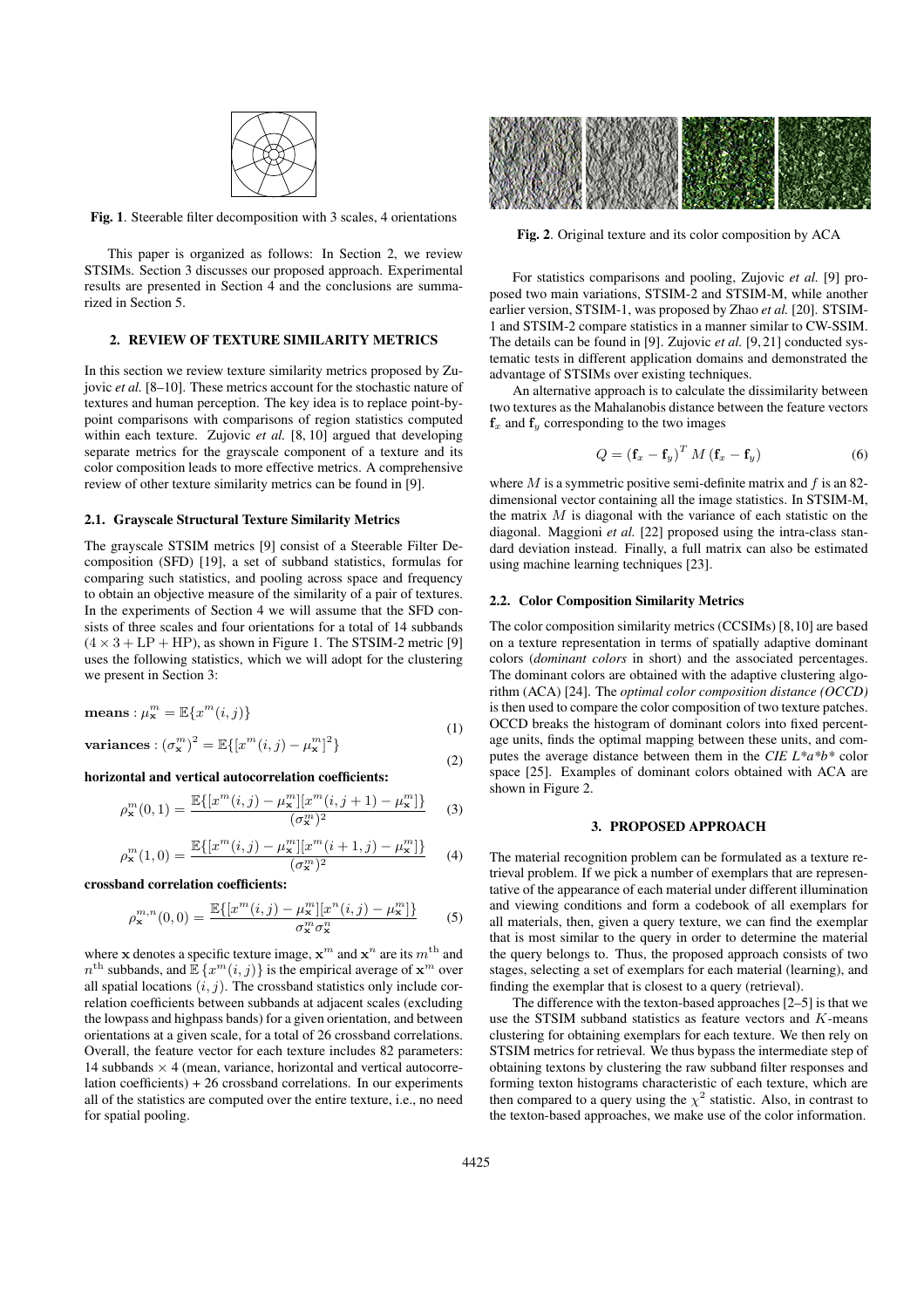## 3.1. Learning Stage

The grayscale feature vector for each texture patch consists of the STSIM statistics in (1) to (5). In the learning stage, we divide the training textures into groups according to material and apply  $K$ means clustering to the feature vectors in each group. We thus obtain  $KM$  exemplars, where  $M$  is the number of materials. Since the cluster centers do not necessarily correspond to actual textures, and since texture synthesis is not well-defined by the STSIM parameters, we use the nearest neighbor of the cluster center to visualize each examplar.

Since the feature vectors contain a variety of statistics with different ranges of values, we tried three different normalization schemes: the  $L^2$ -norm (no normalization); the Z-norm, whereby the feature vectors normalized by the standard deviation of each component, as in STSIM-M; and the I-norm, whereby the feature vectors are normalized by the intra-class standard deviation, as in STSIM-I. For the Z-norm and the I-norm, the normalization is based only on the training set, which we discuss in the next section.

If we follow a similar approach for the color information, we should use a feature vector that contains the STSIM color composition statistics, that is, the dominant colors and the associated percentages. The OCCD metric could then be used as the distance between two feature vectors. However, Pappas *et al.* [26] found that, for natural images, the majority of segments containing perceptually uniform textures can be characterized by just the first two dominant colors (no percentages) for effective texture classification. Similarly, He and Pappas [27, 28] based their segmentation algorithm on the fact that natural textures consist of intensity variations of a single hue [29]. Hence, the two dominant shades (colors) of that hue should be sufficient to characterize the texture. Thus, a simpler approach is to simply concatenate the two most dominant colors to the vector of grayscale features. In our experiments, described in Section 4, we found that using all four dominant colors without the associated percentages works slightly better than using the two most dominant colors. We used the L∗a∗b∗ space for the color features, ordered the colors according to percentage, and normalized all the components by 128 (based on the range of colors in the  $L * a * b *$  space).

#### 3.2. Retrieval Stage

Given the codebook of exemplars and the metric parameters (for the  $Z$ -norm and the  $I$ -norm) from the training stage, we use the STSIM/CCSIM metrics to compare the query texture to all of the exemplars in the codebook in order to find the closest one (most similar). For the exemplars obtained with the  $L^2$ -norm, we use STSIM-1 and STSIM-2 for measuring the similarity between the query and the exemplars. In all cases, the OCCD distance of the color features is computed separately, and combined with the grayscale distance in a multiplicative fashion, that is, STSIM\*OCCD for STSIM-M and STSIM-I, and (1-STSIM)\*OCCD for STSIM-1 and STSIM-2.

#### 4. EXPERIMENTAL RESULTS

In our experiments we used textures from the CUReT database, which contains images of 61 samples of materials photographed under different illumination and viewing conditions, at a distance of two meters from the sample [6, 7]. We used the same subset of CUReT textures under 92 conditions that Varma and Zisserman [4,5] used. However, following the work of Nguyen [30], we eliminated the samples of three materials, "peacock" (57), "orange peel" (55), and "leaf" (23), because they were clearly not textures. We also restored the textures of three materials (33, 44, 46) that had aliasing in the chrominance component, and eliminated several severely



Fig. 3. Performance statistics

aliased samples of one material (05) as well as isolated samples of a few other materials that could not be restored. Finally, the texture samples of materials 02, 06, and 29 appear to be aliased but look natural, so we included them in our experiments. In addition, following [4, 31], we found that applying a normalization based on Weber's law to the pixel values yields slightly better performance, even though Weber's law has been already accounted for in the gamma-corrected image values.

To assess the performance of the proposed techniques, we used five-fold cross validation, whereby the samples for each material were partitioned into a training set (80%) and a testing set (20%). For each of the five runs of the training stage we used  $K$ -means to obtain  $K$  exemplars for each material. We then evaluated the retrieval performance of the different techniques on the testing set, using precision at one (P@1), the percentage of correct first matches, and mean reciprocal rank (MRR), the average inverse rank of the first correct match [9]. Note that it does not make sense to use mean average precision (MAP) [9,32] because the exemplars span a broad range of appearances and all we need to do is find the closest one. For each technique, the P@1 and MRR were averaged over the five runs. The results are plotted in Figure 3 for different number of exemplars  $K$  for the following techniques:

- $\bullet$   $L^2$ -norm for clustering and STSIM-1 for classification
- $\bullet$   $L^2$ -norm for clustering and STSIM-2 for classification
- Z-norm for clustering and classification (STSIM-M)
- I-norm for clustering and classification (STSIM-I)

Moreover, each technique was tested with and without color. As we discussed in Section 3, the addition of color was done by concatenating four dominant colors to the feature vector for clustering, and OCCD in multiplicative combination with the grayscale metric for classification. Note that performance initially increases sharply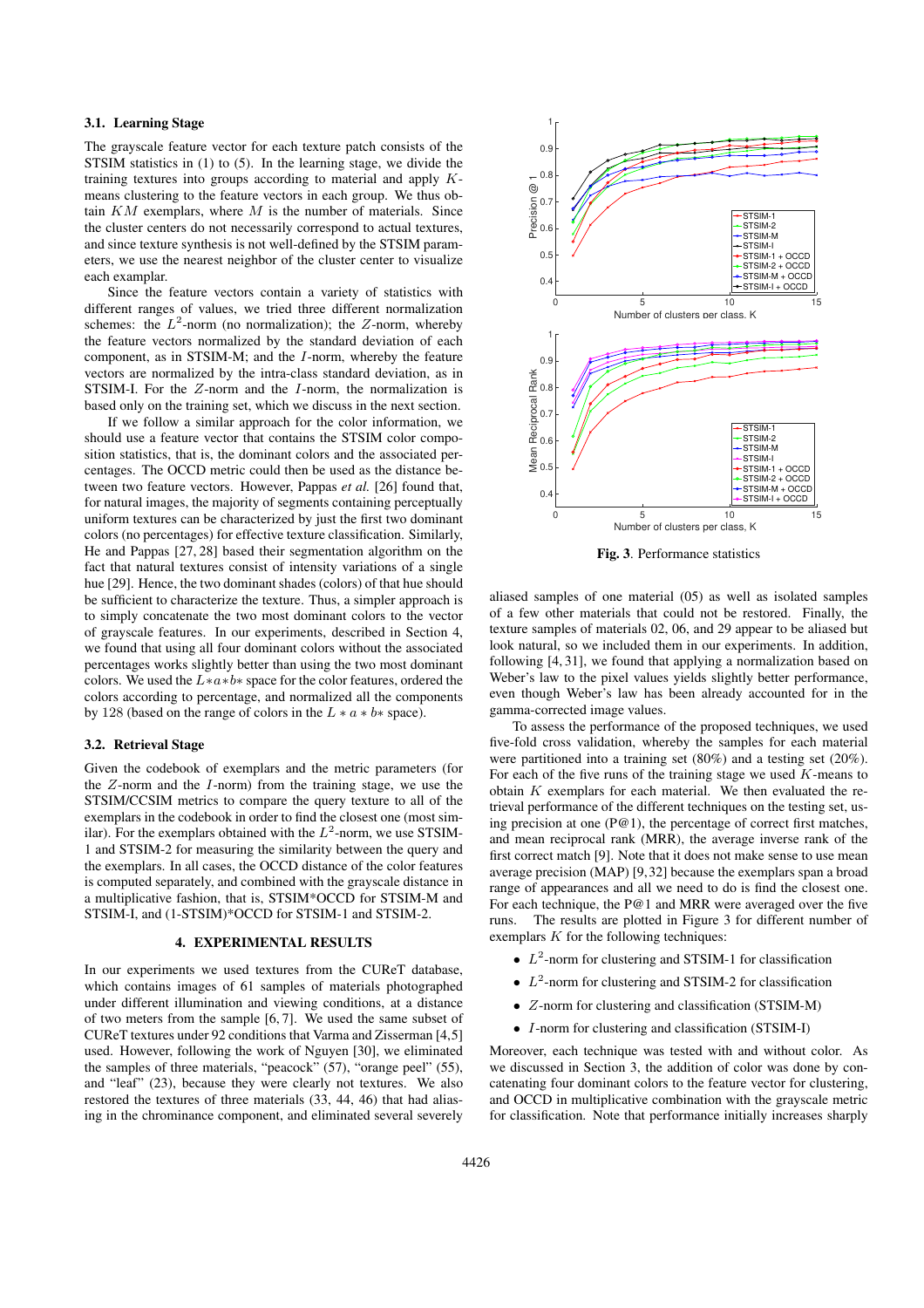

Fig. 4. Viewing and illumination polar angles for Concrete (50), Rug a (18), and Quarry Tile (25). Exemplars using I-norm encircled with red

|             |      | $\mid K=5$ $\mid K=29$ $\mid$ VZ $K=5$ $\mid$ VZ, $K\approx 70$ $\mid$ AlexNet $\mid$ VGGM $\mid$ |      |  |
|-------------|------|---------------------------------------------------------------------------------------------------|------|--|
| $92.1$ 97.6 | 80.7 |                                                                                                   | 98.5 |  |

Table 1. Classification accuracy comparison (proposed approach in first two columns)

with K and then plateaus after  $K = 5$ . The best overall performance is provided by STSIM-I, followed by STSIM-M, STSIM-2, and STSIM-1. Thus, accounting for variance within class (STSIM-I) outperforms accounting for variance across all textures (STSIM-M). As expected, introducing color information gives rise to a significant boost in retrieval performance for all of the techniques.

Table 1 compares our best result, using STSIM-I, with our implementation of the Varma-Zisserman [4] algorithm for  $K = 5$  exemplars per class. The table also compares our results with the popular deep convolutional neural networks AlexNet and VGGM [12], which were fine-tuned by the authors. For a fair comparison, we used  $K = 29$  for our approach and all the training data ( $K \approx 70$ ) for Varma-Zisserman. While  $K = 29$  provides the best results, it is significant and important that high performance is obtained for much lower  $K = 5$ . We conclude that the performance of the proposed approach is comparable to or better than state-of-the-art methods, while maintaining relatively low computational cost. The performance of the proposed approach is also comparable to more recent results reported in [33, 34].

Finally, we should also mention that the performance of traditional texture retrieval techniques, such as the one in [13], is not competitive in the context of the CUReT database: even when the nearest neighbor, leave-one-out decision rule is used (very large  $K$ ), the classification accuracy is 52%, most probably due to the simplicity of the texture features.

## 4.1. Codebook Visualization

Visualizing the exemplars is important for understanding how they capture the material appearance under different viewing and illumination conditions. As we discussed, since the cluster centers do not necessarily correspond to actual textures, we use the nearest neighbor of the cluster center to visualize each examplar. Figure 5 shows  $K = 5$  exemplars for three materials, "concrete" (50), "rug a" (18) and "quarry tile" (25). Note that for materials with a strong 3-D structure, the appearance changes in both color and pattern. The changes in the perceived flatness of the materials are particularly interesting. In contrast, for materials with weaker 3-D structure the variations are primarily in darkness.

Figure 4 shows the placement of the exemplars as a function of polar illumination and viewing angles. The samples nearest each



Fig. 5. Exemplars for Concrete (50); Rug a (18); Quarry Tile (25)

cluster center are enclosed in red circles. Observe that the exemplars are well separated in the viewing and illumination angle space. No other particular trends were observed in the exemplar placement. Note that including the azimuthal angles would require 4-D plots; however, most materials in the database have no clear directionality, and as a result, the azimuthal angle does not have a significant effect on the appearance. However, for completeness, we also plotted the exemplar placement as a function of the difference of illumination and viewing angles in the polar and azimuthal directions, and found no particular trends, either.

## 5. CONCLUSIONS

We presented a new direct approach for material recognition based on visual texture. We used a steerable filter decomposition and relied on subband statistics and dominant colors for the characterization of each texture. We then applied  $K$ -means clustering to obtain a small number of exemplars that represent each material under different illumination and viewing conditions. To recognize the material that corresponds to a given texture, we used grayscale structural texture similarity metrics and color composition similarity metrics to compare it to the exemplars. We conducted comprehensive experiments with the CUReT database, and showed that five exemplars per texture provide performance that is comparable to the state-of-the art. We also demonstrated the importance of color. In future work we will consider machine learning techniques to further reduce the number of exemplars. Our ultimate goal is to obtain a better understanding of how the viewing and illumination conditions affect the visual appearance of each material.